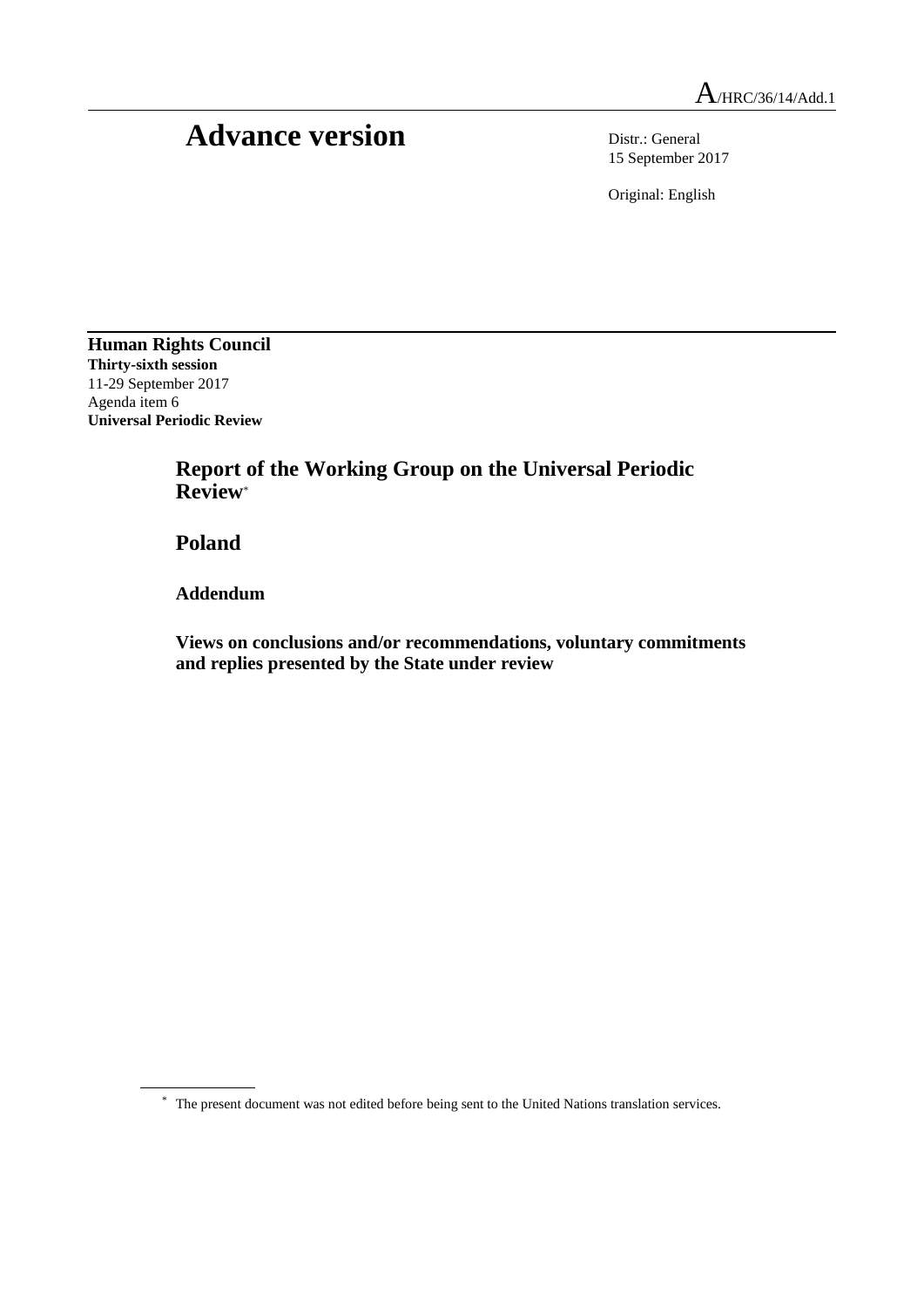## **Poland's position on recommendations received at 27th session of the UN Human Rights Council Working Group on the Universal Periodic Review**

120.1. At this time, the Polish Government (the Government) cannot present its final position concerning this recommendation; the justifiability of signing and ratifying the Protocol to the Covenant on Economic, Social and Cultural Rights will be subject to a future review.

120.2. See 120.1.

120.3. At this time, the Government cannot present its final position concerning this recommendation; the justifiability of signing and ratifying the Protocol to the Convention on the Rights of the Child will be subject to a future review.

120.4. See 120.3.

120.5. See 120.3.

120.6. See 120.3.

120.7. Partially accepted. Poland has been taking and developing measures to support persons with disabilities (see 120.3).

120.8. Not accepted. No immediate plans exist to ratify the Convention on the Protection of the Rights of All Migrant Workers and Members of Their Families; however, it should be underscored that the Government remains committed to migrants' rights protection.

120.9. See 120.8. 120.10. See 120.8. 120.11. See 120.8. 120.12. Accepted. 120.13. Accepted. 120.14. Accepted. 120.15. Accepted.

120.16. At this time, the Government cannot present its final position concerning this recommendation; the justifiability of signing and ratifying the Protocol to the Convention on the Rights of Persons with Disabilities will be subject to a future review.

120.17. See 120.16. 120.18. See 120.16. 120.19. See 120.16.

120.20. Not accepted. The Polish legal system already has in place provisions that protect stateless people, including the Act on Polish Citizenship which effectively prevents children born or found in Poland from becoming stateless.

120.21. See 120.20.

120.22. See 120.20.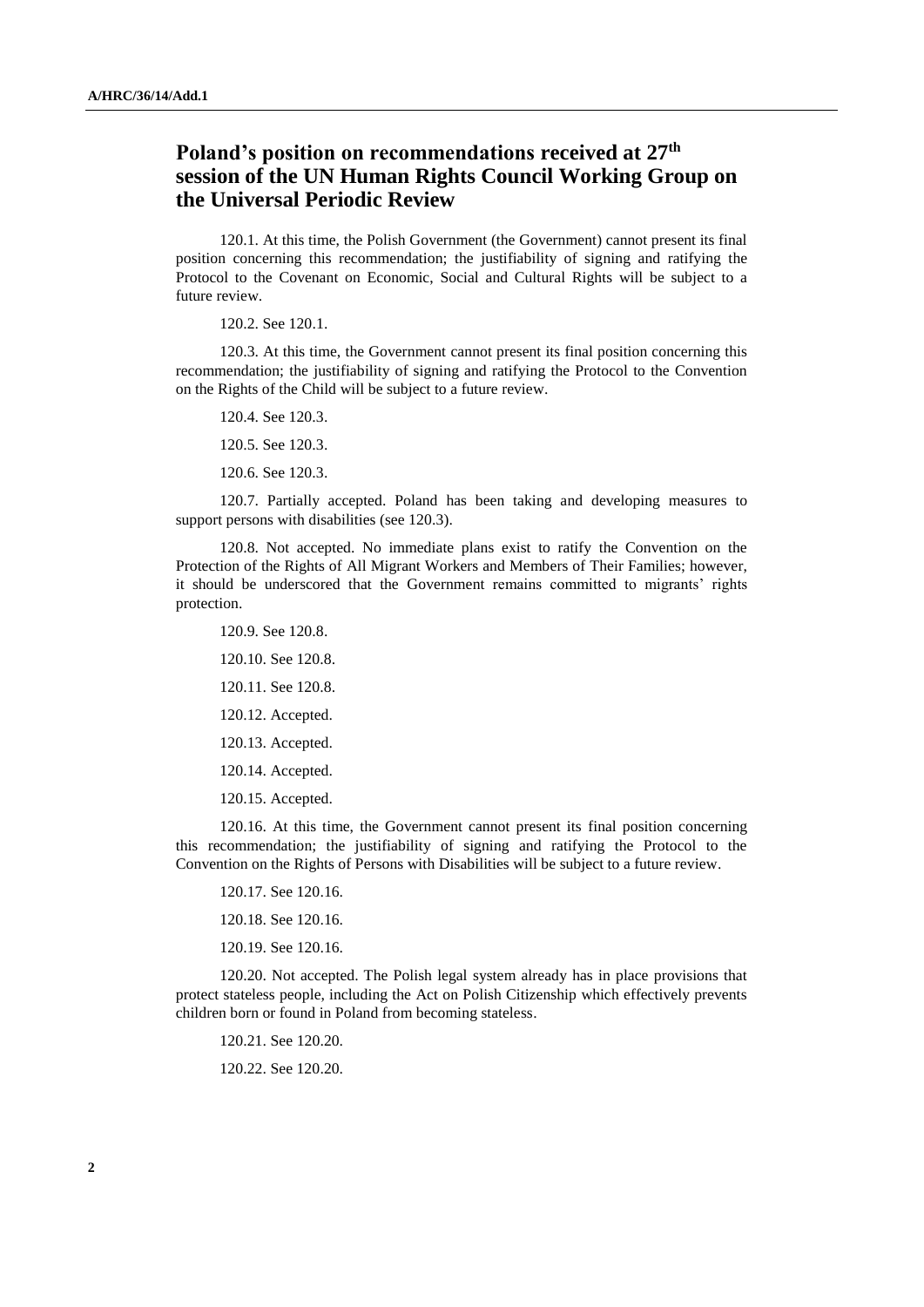120.23. Not accepted. No plans exist to sign and to ratify the Convention. Poland is not inhabited by groups that would qualify as indigenous or tribal people under the definition set out in the Convention.

120.24. Accepted. The implementation of all the ratified conventions is guaranteed.

120.25. Accepted and implemented.

120.26. Accepted. Recommendations made by the Committee on Economic, Social and Cultural Rights have been presented to the competent ministries and other institutions to be applied in developing policy.

120.27. Accepted and implemented. The budget of the office of the Commissioner for Human Rights is comparable to those of other budget units.

120.28. See 120.27.

120.29. See 120.27.

120.30. See 120.27.

120.31. Accepted and implemented. The Commissioner is able to review complaints.

120.32. Accepted. Recommendations made by the International Ombudsman Institute are being implemented.

120.33. Accepted and implemented. The mechanism has been in place in Poland since 2010.

120.34. Not accepted. At the same time, the Government is actively working to prevent racial discrimination, xenophobia and intolerance.

120.35. See 120.34. 120.36. See 120.34. 120.37. See 120.34. 120.38. See 120.34. 120.39. See 120.34. 120.40. See 120.34.

120.41. Accepted; under implementation. Preventing and combating all forms of discrimination is an ongoing task of public authorities.

120.42. Accepted (see 120.41). Measures to combat hate crime implemented and to be continued.

120.43. Accepted; under implementation (see 120.41).

120.44. Accepted and implemented. The Polish antidiscrimination law treated as a system provides adequate legal protection against discrimination on any grounds.

120.45. Accepted; under implementation. Awareness-raising and educational measures are treated as permanent.

120.46. Accepted.

120.47. Accepted.

120.48. Accepted and implemented (see 120.44).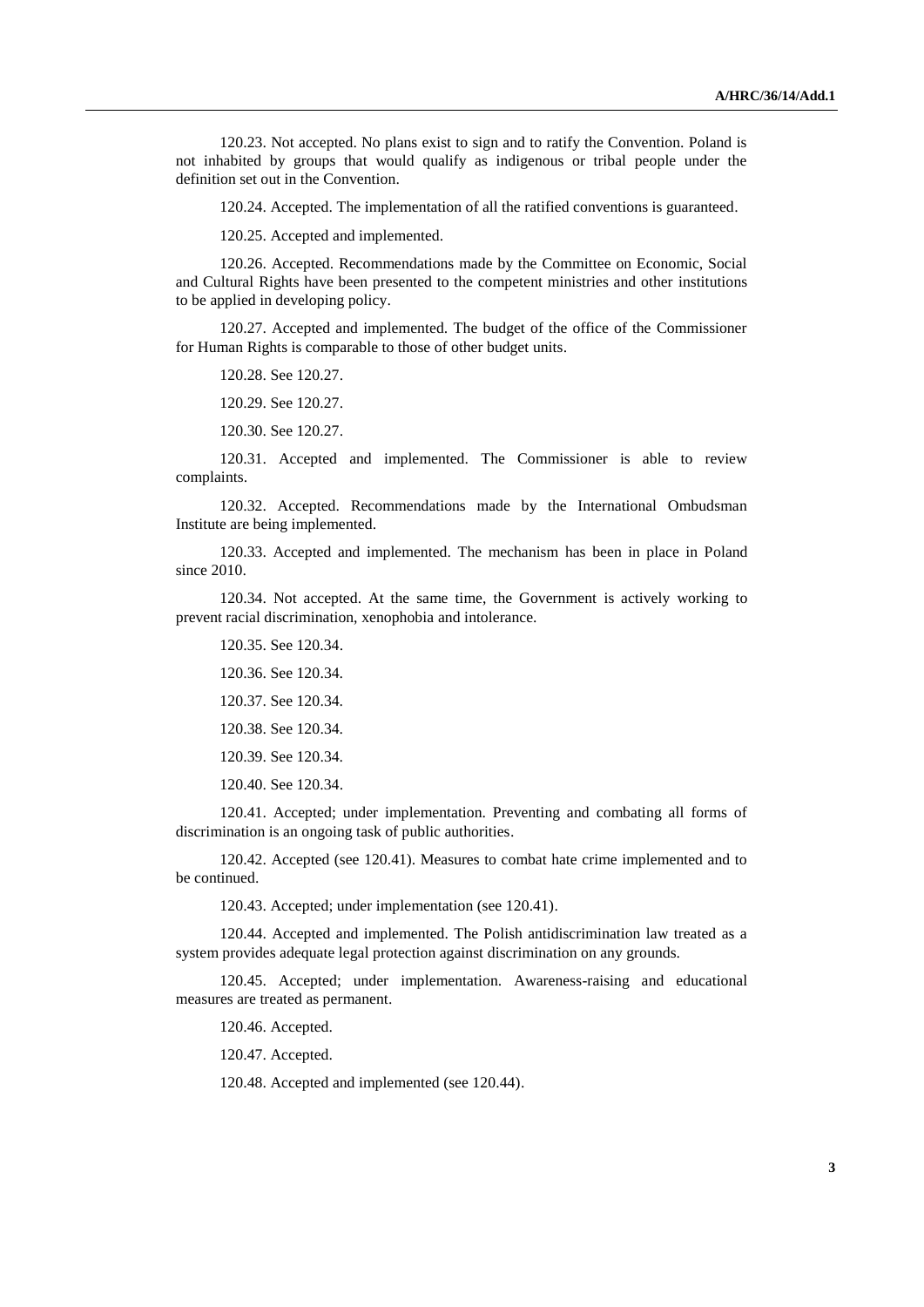120.49. Partially accepted; under implementation. The prohibition of discrimination in political, social and economic life on all grounds is enshrined in Article 32(2) of the Constitution. The Polish legal system, understood as a whole, guarantees broad protection of the observance of the principle of equal treatment on many levels.

120.50. Partially accepted; under implementation (see 120.49).

120.51. Accepted. Measures to combat racial and xenophobic crimes already implemented and to be continued.

120.52. See 120.51. 120.53. See 120.51.

120.54. See 120.51.

120.55. Accepted.

120.56. Accepted.

120.57. Accepted; under implementation. Poland promotes inter-religious tolerance: each year the presidential couple are joined by Jewish community representatives in lightning a Hanukkah candle at the Presidential Palace; the Polish President has publically called to condemn anti-Semitism (e.g. during the 70th anniversary of the Jewish pogrom in Kielce); government officials attend events to mark the Jedwabne massacre. Training programmes on combatting racism and intolerance.

120.58. Accepted.

120.59. Accepted and implemented. Article 13 of the Constitution prohibits political parties and other organizations whose programmes or activities are based upon or sanction racial or national hatred, among others.

120.60. Accepted (see 120.51).

120.61. Accepted.

120.62. Accepted (see 120.51).

120.63. Accepted.

120.64. Accepted (see 120.51).

120.65. Accepted. Relevant actions taken by the Police.

120.66. Accepted and implemented. Relevant measures carried out under the Sports Development Programme 2020, as well as by the Ministry of Sport, and Polish sports federations.

120.67. Accepted. Public awareness campaigns are an effective tool of communication and public education, and they help to counter discriminatory attitudes. For many years, the Roma community in Poland has been the addressee of many dedicated measures. The 2014-2020 Programme for the Integration of the Roma Community in Poland is currently under implementation.

120.68. Accepted.

120.69. Accepted; under implementation. Relevant measures already carried out by the Police, the Ministry of the Interior and Administration, and the Government Plenipotentiary for Equal Treatment.

120.70. See 120.69.

120.71. See 120.69.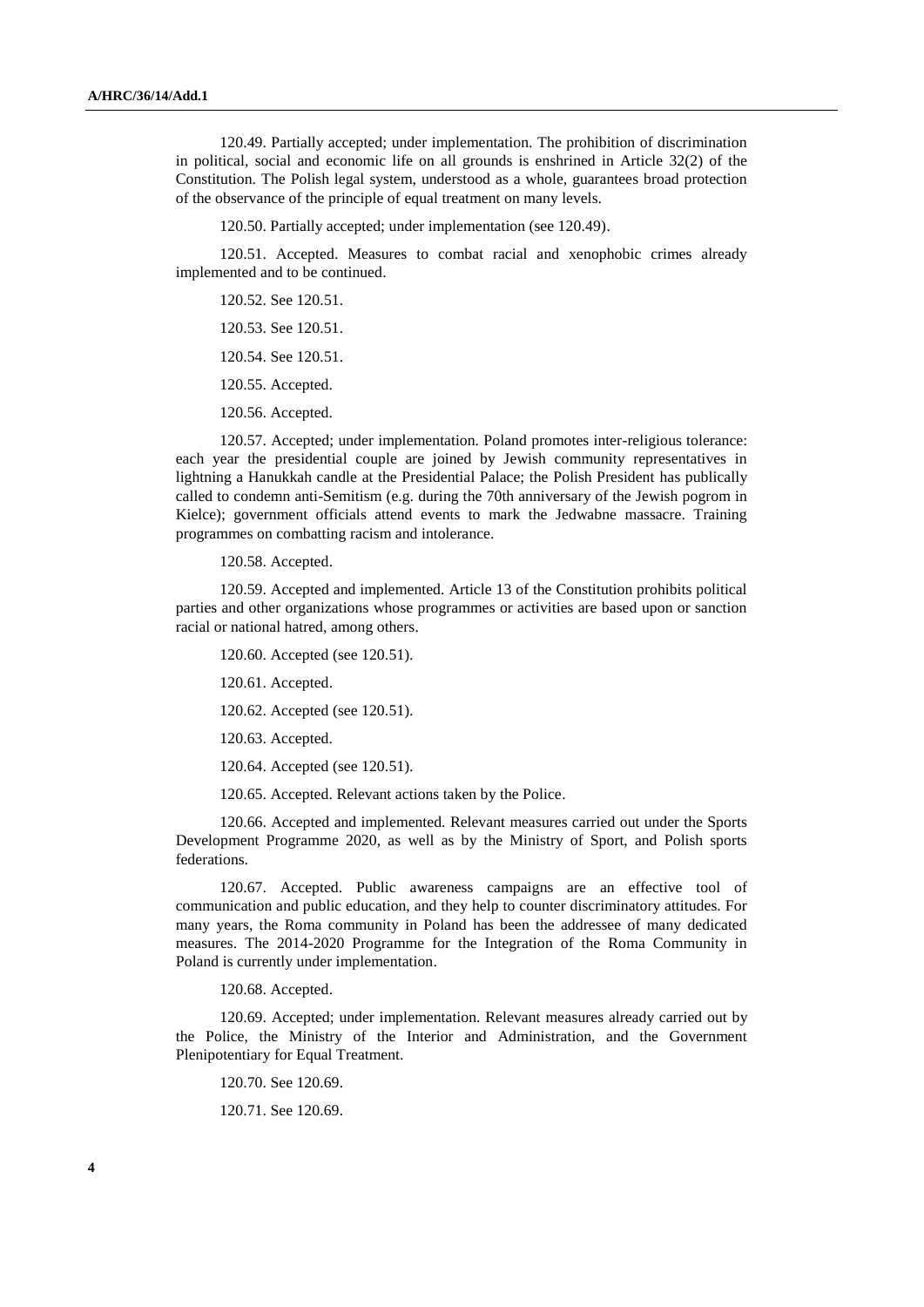120.72. Accepted.

120.73. Accepted.

120.74. Accepted.

120.75. Not accepted. Poland has no immediate plans to introduce new regulations on partnerships.

120.76. Partially accepted (see 120.75). Preventing and combating all forms of discrimination is an ongoing task of public authorities.

120.77. Partially accepted (see 120.75 and 120.76); Polish law defines marriage as a union between a woman and a man. To enter into marriage abroad, Polish citizens are issued certificates to the effect that they are allowed to do so under Polish laws. A document that attests to the lack of obstacles to entering into marriage applies only to a man and a woman because, as indicated above, only persons of different sex may enter into marriage under Polish law.

120.78. Accepted; under implementation. Funds allocated to development cooperation steadily increasing.

120.79. Accepted. The implementation is planned under the Polish National Action Plan for the Implementation of the United Nations Guiding Principles on Business and Human Rights 2017-2020, adopted by the Government on 29 May 2017, and Council of Europe Recommendation CM/Rec (2016) 3 on Human Rights and Business.

120.80. Partially accepted. The Law on Antiterrorist Measures is compliant with the principles of legality, necessity and proportionality. In line with constitutional standards, the Law has provided the Prosecutor General, and to a certain extent also the courts, the power to exercise oversight of specific legal instruments connected with operational intelligence activities. The Council of Ministers decided that the Law will be subject to review after being in force for two years. The extra review is therefore unnecessary.

120.81. Accepted.

120.82. Accepted; under implementation. The Prison Service management carries out ongoing measures to improve prison and pre-trial detention conditions.

120.83. Accepted (see 120.82).

120.84. Accepted. 120.85. Accepted. 120.86. Accepted. 120.87. Accepted. 120.88. Accepted. 120.89. Accepted. 120.90. Accepted.

120.91. Accepted and implemented. The Constitutional Tribunal (CT) is an independent institution in Poland. Regulations on its functioning adopted by Parliament in late 2016 are in line with the relevant European standards. These regulations comprehensively govern the CT's operations and take into account many Venice Commission recommendations.

120.92. See 120.91.

120.93. See 120.91.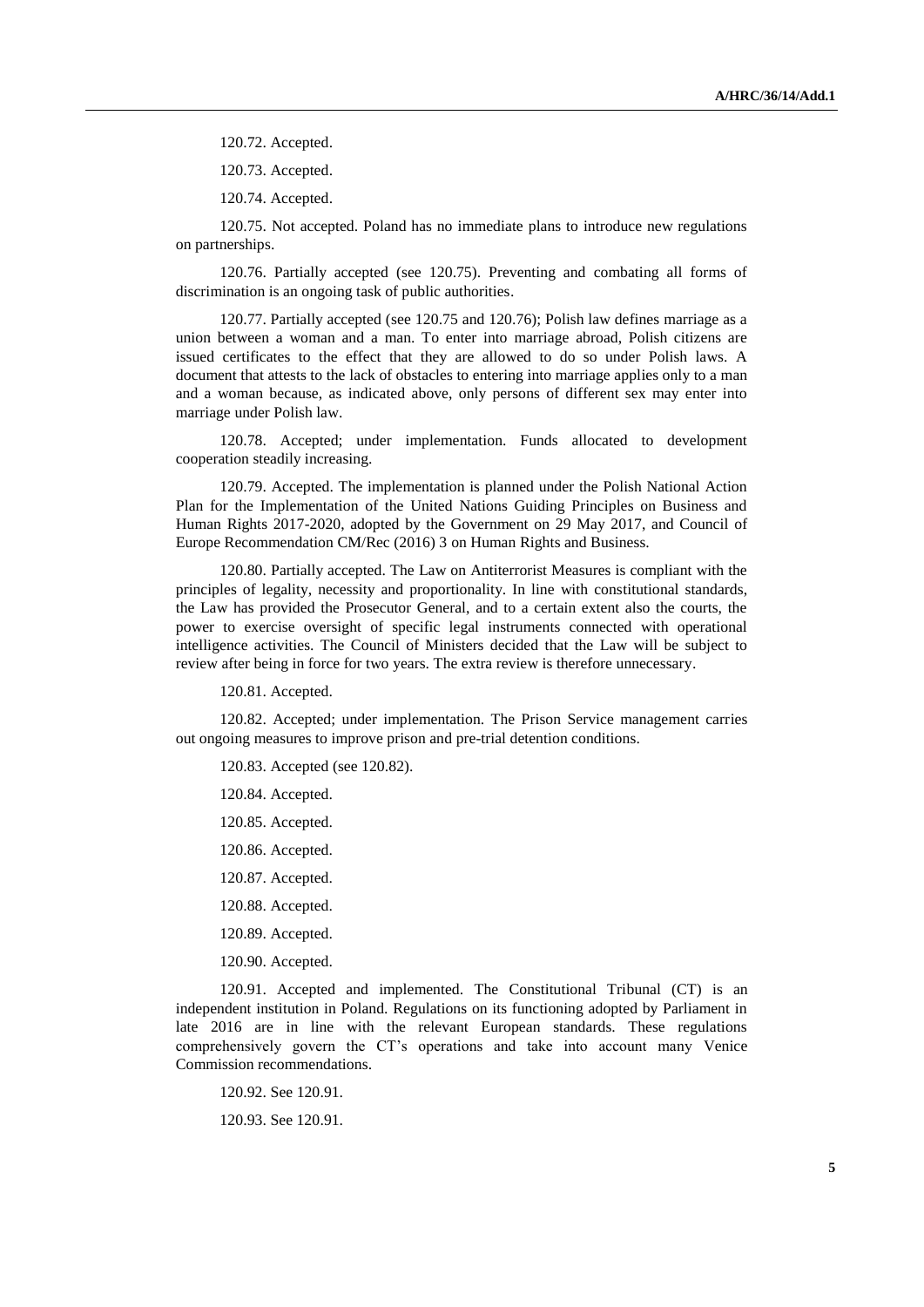120.94. See 120.91.

120.95. See 120.91.

120.96. Accepted. The principles referred to in the recommendation are the bedrock of the Polish legal order, and even in the event that the Constitution is amended, they will surely be guaranteed.

120.97. Accepted and implemented. The Venice Commission's opinion taken into account in the process of amending Polish law on the CT. Many recommendations of the Venice Commission have been accepted, among them the ones concerning the number of CT judges needed for a full bench and the majority needed to pass a ruling.

120.98. Accepted. Polish judicial reforms are in line with relevant European standards. Opinions from international institutions concerning these reforms are taken into account when drawing new legislation.

120.99. Not accepted. The European Commission for Democracy through Law does not rule out linking the prosecutor's office with the executive branch. The linking of the prosecutor's office with the executive branch has strengthened the government's ability to implement internal security measures.

120.100. Not accepted (see 120.99).

120.101. Accepted.

120.102. Accepted and implemented. Pre-schools and schools are obligated to organize religious education classes (of any denomination) for a group of at least seven pupils in a given grade or form (smaller groups can attend as combined classes; classes consisting of pupils from different schools or at a religious education facility outside school). The grade received for religious education is featured on the school certificate.

120.103. Accepted.

120.104. Accepted and implemented. The government has no influence over the programme content disseminated by public or private media.

120.105. Accepted. Media freedom and independence are guaranteed by the Constitution, the Broadcasting Act, and the Press Law Act. As a European Union Member State, Poland must ensure that national legislation is fully in line with European law regulations. Hence the currently drafted regulations will be fully consistent with European law.

120.106. Accepted. The Ministry of Culture and National Heritage and the National Broadcasting Council are together looking into possible ways of appointing and dismissing public radio and television governing bodies that would ensure conformity of the act with the Constitution. The relevant measures should be ready by the end of this year.

120.107. Accepted and implemented. The legal regulations in force (as laid down in the Constitution, the Broadcasting Act and the Press Law Act) ensure access to information, and the freedom of the press and to use the media.

120.108. Partially accepted and implemented. The legal provisions adopted in 2015 do not restrict media freedom and pluralism. These provisions temporarily gave the Minister of Treasury the power to appoint and dismiss the governing bodies of public media. With regard to the protection of privacy it should be noted that the use of the judicial oversight mechanism as set out in the Amendment to the Act on the Internal Security Agency and the Foreign Intelligence Agency is consistent with constitutional standards and it ensures a supervisory instrument by an independent body.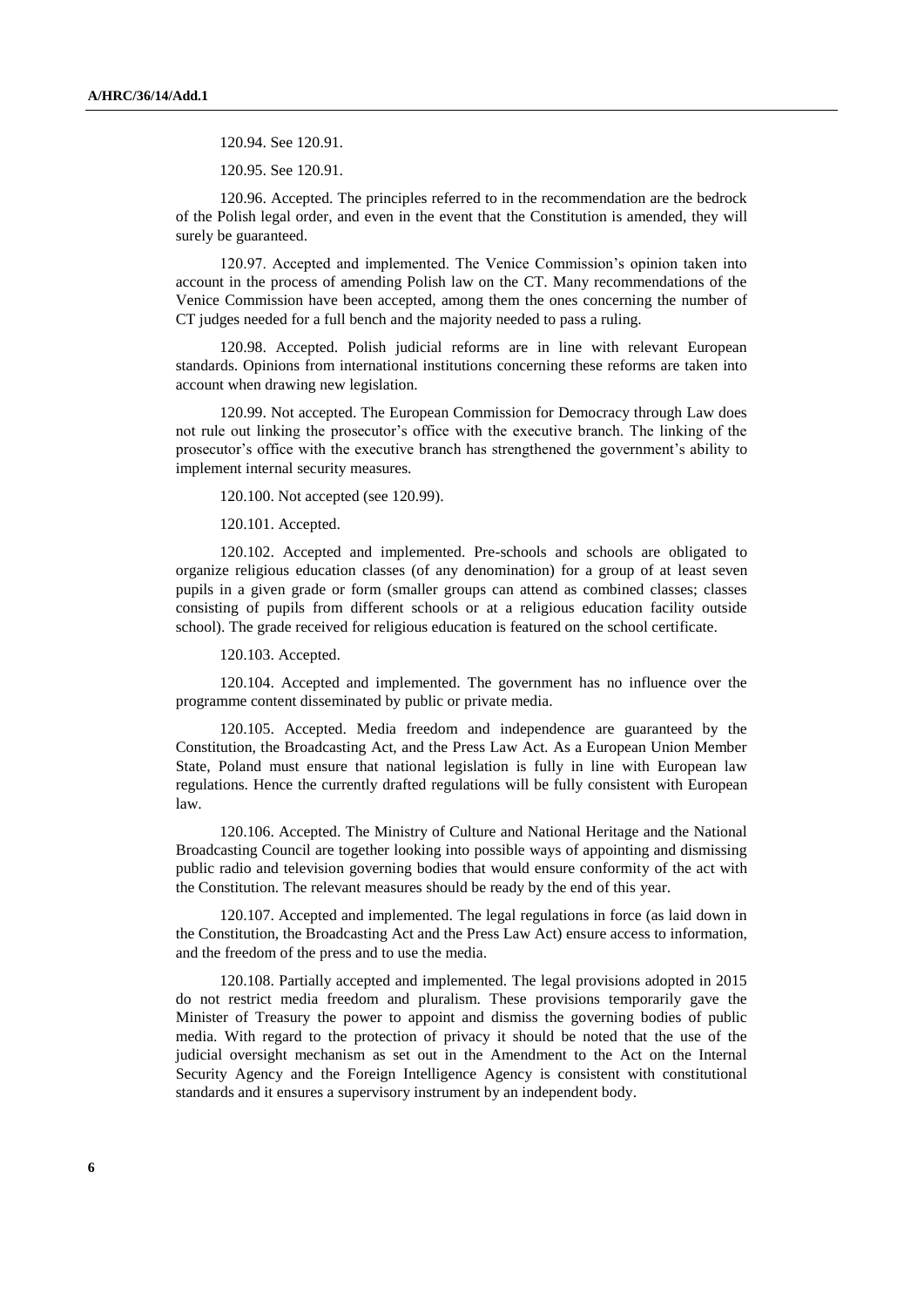120.109. Accepted and implemented. The freedom of expression and assembly is guaranteed under the Constitution. Detailed issues connected with organizing assemblies are provided for in the Law on Assemblies of 24 July 2015.

120.110. Not accepted (see 120.109).

120.111. Accepted; under implementation. The legal and institutional infrastructure in Poland makes it possible for NGOs to operate, and specifies the conditions of financing them. Transparent financial support mechanisms are also in place that provide resources for NGOs and the civil society.

120.112. Accepted (see 120.111).

120.113. Accepted; under implementation. The Government has adopted many initiatives and measures to enhance the legal, institutional and financial conditions in which the civil society operates.

120.114. Accepted and implemented. Combatting human trafficking, and organized illegal migration, is among the primary tasks of the Border Guard and is prioritised in the Border Guard Act.

120.115. Accepted.

120.116. Accepted.

120.117. Accepted.

120.118. Accepted.

120.119. Accepted.

120.120. Accepted.

120.121. Accepted.

120.122. Partially accepted (see 120.80). The Law amending the Law on the Police adopted on 15 January 2016 implement the CT's ruling on operational surveillance and the retention of data by the relevant services. The measures adopted in the law are subject to review proceedings pending before the CT. Possible regulatory changes should be the subject of the CT judgements.

120.123. Partially accepted (see 120.80, 120.122).

120.124. Accepted. A group of experts to promote the participation of families in public life and to counteract their discrimination has been working since November 2016. The group members have been advocating greater participation of organisations representing the interests of the family, including those representing families with disabled children and adults in the public debate and in developing public policies at the central and local levels. The protection of the human foetus is guaranteed by statute.

120.125. Accepted and implemented.

120.126. Accepted and implemented (see 120.125).

120.127. Accepted; under implementation. Relevant measures carried out.

120.128. Accepted and implemented.

120.129. Accepted and implemented.

120.130. Accepted and implemented.

120.131. Accepted and implemented.

120.132. Accepted and implemented.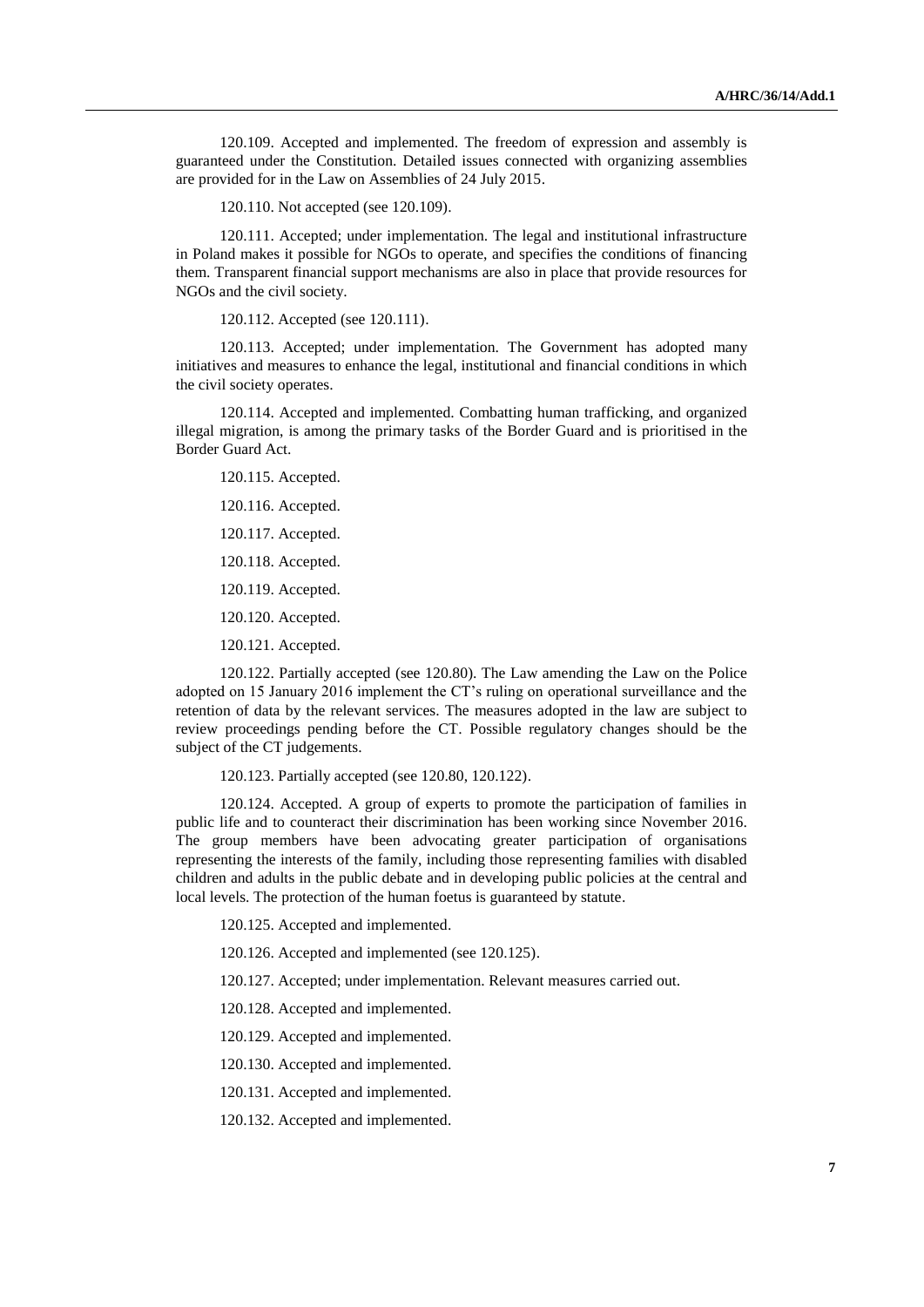120.133. Accepted and implemented.

120.134. Accepted and implemented. The patient's right to file an objection to a medical doctor's opinion or certificate is the principal measure introduced to the Polish legal system with a view to implementing the judgements.

120.135. Accepted and implemented (see 120.134).

- 120.136. Accepted.
- 120.137. Accepted.
- 120.138. Accepted.
- 120.139. Accepted.
- 120.140. Accepted.
- 120.141. Accepted.
- 120.142. Accepted.
- 120.143. Accepted.
- 120.144. Accepted and implemented.
- 120.145. Accepted.
- 120.146. Accepted and implemented.
- 120.147. Accepted and implemented.
- 120.148. Accepted.
- 120.149. Accepted.
- 120.150. Accepted.
- 120.151. Accepted and implemented.
- 120.152. Accepted and implemented.
- 120.153. Accepted.
- 120.154. Accepted.
- 120.155. Accepted and implemented.
- 120.156. Accepted.
- 120.157. Accepted.
- 120.158. Accepted; under implementation.
- 120.159. Accepted; under implementation.
- 120.160. Accepted.
- 120.161. Accepted.

120.162. Accepted. It should be noted that recent legislative amendments have increased the protection of children against violence and other forms of ill treatment. More severe punishment has been introduced for physical and mental abuse of vulnerable young persons. Furthermore, a legal obligation exists to report information about prepared, attempted or perpetrated sexual crimes against minors. The aforementioned provisions came into force on 13 July 2017.

120.163. Accepted.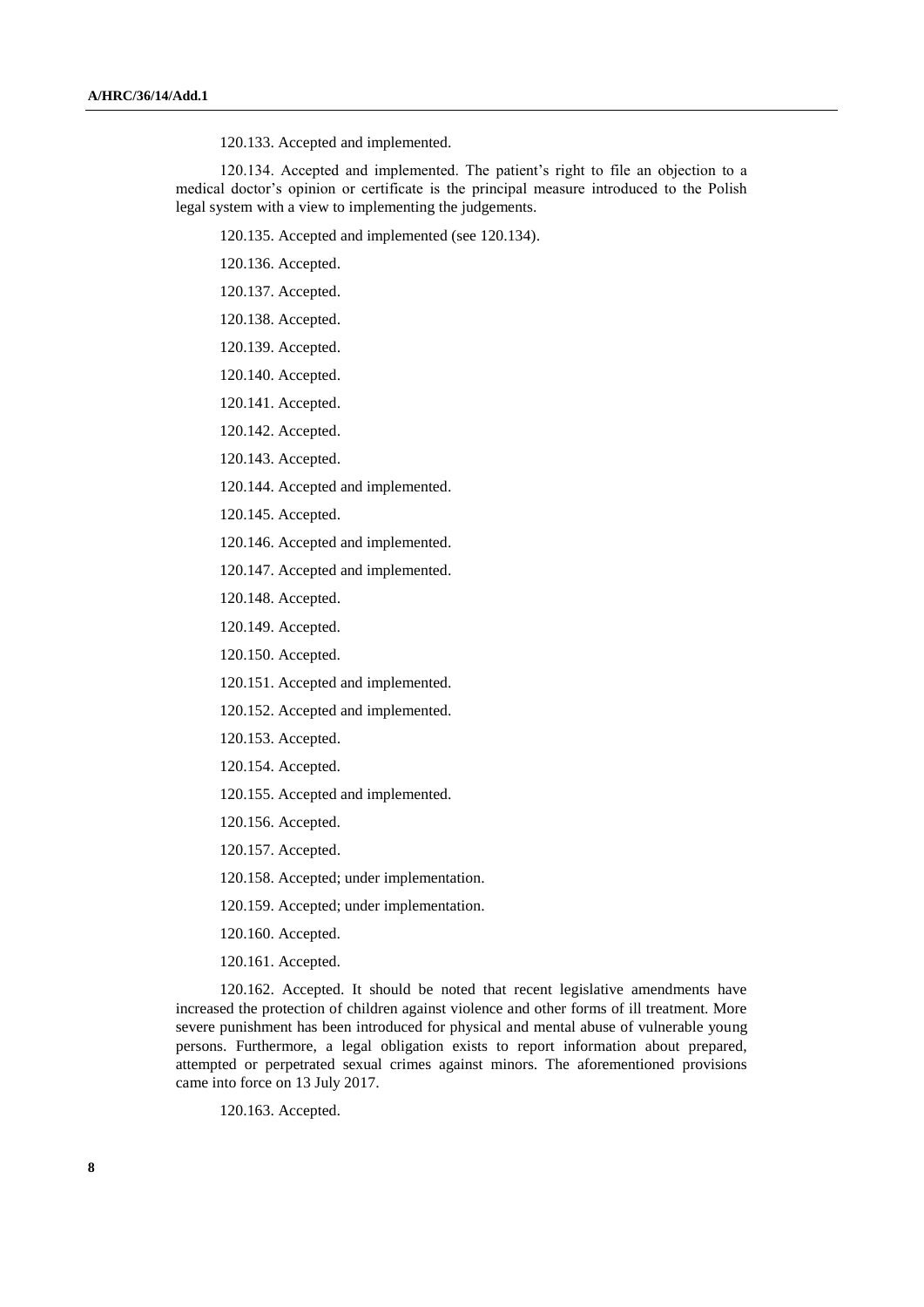120.164. Accepted.

120.165. Accepted.

120.166. Accepted.

120.167. Accepted. Relevant solutions already in place; their implementation to continue.

120.168. Accepted.

120.169. Accepted.

120.170. Accepted.

120.171. Accepted. Relevant measures carried out and will continue.

120.172. Accepted.

120.173. Accepted.

120.174. Accepted and implemented. Foreigners issued return decisions may carry out such decisions on their own or await its execution at liberty or at a detention centre. Foreigners who stay at guarded centres have the right to contact non-governmental and international organizations. When assigned an attorney, they also have the right to contact and meet such attorney in conditions that do not violate their right to privacy.

120.175. Accepted and implemented. Many legislative acts lay down the rules and conditions for employing foreigners. The National Labour Inspectorate pays attention to the protection of foreigner workers' rights. It should be emphasized that Poland did not issue work visas to North Korean nationals in 2016.

120.176. Accepted and implemented.

120.177. Accepted.

120.178. Not accepted. Poland is strongly opposed to any automatic and mandatory redistribution mechanisms. Such instruments are not the right response to the current migratory challenges. Instead they encourage new waves of migrants to cross into the EU, thus intensifying the migratory pressure.

120.179. Accepted and implemented.

120.180. Accepted and implemented.

120.181. Partially accepted. Compulsory education is guaranteed at guarded centres for families with children. Educational and childcare teams set up to organize and run cultural and educational classes, as well as remedial courses for children who need them. Each foreigner, including each minor without a guardian, is assigned a social guardian. Moreover, minors without guardians who seek international protection cannot be placed in a guarded centre, but should be put in foster care. However, no plans exist to prohibit placing families with children in guarded centres.

120.182. Noted (see 120.181).

120.183. Accepted and already implemented. Under the Act on Granting Protection to Aliens within the Territory of Poland, healthcare services are included in the care of persons seeking international protection in Poland. Conditions to be met by foreigners who want to enrol in Polish schools are set out in Article 94a of the Educational System Act of 7 September 1991.

120.184. Accepted; under implementation. Some of the long-running projects in Poland to commemorate the Holocaust include annual events to mark International